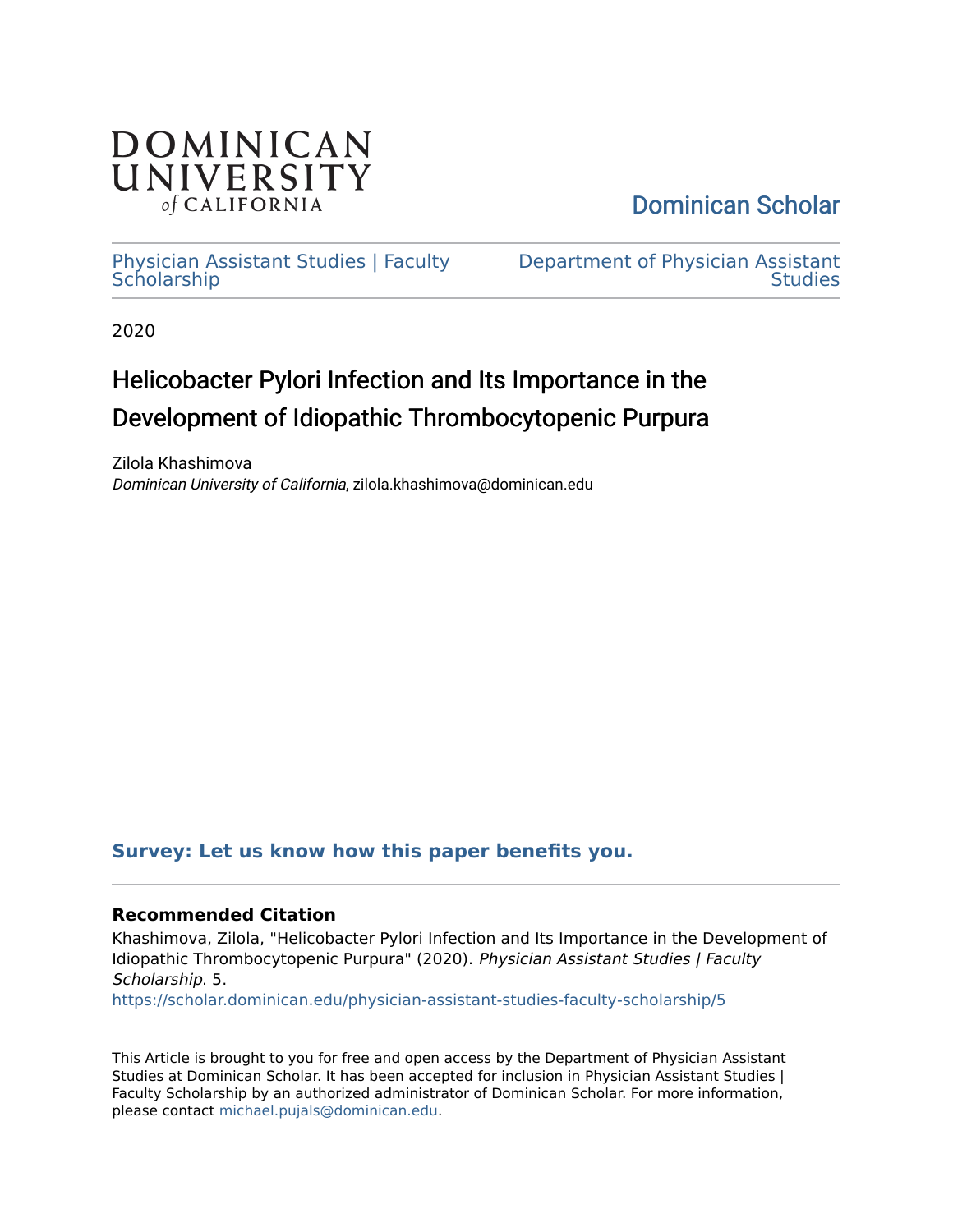## **HELICOBACTER PYLORI INFECTION AND ITS IMPORTANCE IN THE DEVELOPMENT OFIDIOPATHIC THROMBOCYTOPENIC PURPURA**

#### **Khashimova Zilola, MD, MBA, SP, Assistant Professor, MSPAS Program, Dominican University of California, California, United States of America**

Helicobacter Pylori (HP) infection has been associated with chronic inflammation of the stomach and may also be associated with Idiopathic thrombocytopenic purpura (ITP).

A literature review was conducted on the reported research of HP infection associated with ITP.

**Key words**. Helicobacter Pylori, Idiopathic thrombocytopenic purpura, peptic ulcer, chronic gastritis, gastric B cell lymphoma, hemostasis, autoimmune, hematological pathologies, gastric atrophy, platelets, gastric cancer.

#### **HELICOBACTER PYLORI ИНФЕКЦИЯСИ ВА УНИ ИДИОПАТИК ТРОМБОЦИТОПЕНИК ПУРПУРА РИВОЖЛАНИШИДАГИ АҲАМИЯТИ**

Helicobacter pylori (HP) инфекцияси ошқозоннинг сурункали яллиғланиши ва ибиопатик тромбоцитопеник пурпура (ИТП) билан боғлиқ бўлиши мумкин. HP инфекциясини ўрганиш ва ИТП ривожланишига HP инфекциясининг таъсир механизми бўйича илмий адабиётлар ўрганилди.

**Калит сўзлар:** Helicobacter Pylori, идиопатик тромбоцитопеник пурпура, ошқозон яраси, сурункали гастрит, ошқозоннинг B-хужайрали лимфомаси, гемостаз, аутоиммун касалликлар, гемотологик патологиялар, ошқозон атрофияси, тромбоцитлар, ошқозон саратони.

#### **ИНФЕКЦИЯ HELICOBACTER PYLORI И ЕЕ ЗНАЧЕНИЕ ВРАЗВИТИИ ИДИОПАТИЧЕСКОЙТРОМБО-ЦИТОПЕНИЧЕСКОЙ ПУРПУРЫ**

Инфекция Helicobacter Pylori (HP) связана с хроническим воспалением желудка и может также быть связана с идиопатической тромбоцитопенической пурпурой (ИТП).Был проведен обзор научной литературы по исследованию инфекции HP и механизм влияния НР-инфекции на развитие ИТП.

**Ключевые слова:** Helicobacter Pylori, идиопатическая тромбоцитопеническая пурпура, язвенная болезнь желудка, хронический гастрит, B-клеточная лимфома желудка, гемостаз, аутоиммунные заболевания, гематологические патологии, атрофия желудка, тромбоциты, рак желудка.

**Introduction.** Helicobacter pylori infection is a recently re-examined gram-negative bacteria that are radically changing the understanding of the pathogenesis of peptic ulcer disease and, consequently, its treatment [1]. Since Helicobacter pylori infection is related to many gastrointestinal diseases including peptic ulcer, chronic active gastritis, gastric B cell lymphoma and gastric cancer [2,3].

Helicobacter pylori (H. pylori) is a gram-negative, spiral-shaped, flagellated, microaerophilic bacillus that colonizes the gastric mucosa and is likely transmitted via the fecal–oral, or oral–oral route during childhood [4–10]. Prevalent in more than half of the world's population, H. pylori infection occurs more frequently in developing nations [4,5,7]. There are documented differences in virulence factors between Western and East Asian strains of H. pylori, with the Eastern Asian strains suspected to have higher pathogenicity in relation to gastritis and gastric carcinoma [11,12]. Helicobacter pylori is recognized as a causative agent for a variety of gastric diseases, including gastritis, peptic ulcer, and gastric atrophy, and is correlated with an increased risk for gastric cancer [13]. The bacterium has also been linked to several extra-gastric diseases including nutritional deficiencies, such as vitamin B12 deficiency, and hematological pathologies, such as idiopathic thrombocytopenic purpura (idiopathic immune-mediated thrombocytopenia, ITP) [14,15].

Helicobacter pylori infection (HP), causing chronic inflammation of the stomach, is accompanied by the production of cytokines, signaling molecules, which causes activation of pro-inflammatory proteins and promotes intracellular mutations not only locally, but also causes some systemic effects and may affect other organs and systems [1,2]. Numerous studies suggest a possible importance of the HP infection in the development of several gastrointestinal diseases [3, 16]. The list of these diseases is quite extensive, and in the genesis of some of them the role of HP infection can be regarded as proven, in others it is associated with only a part of the cases.It is sometimes assumed the genesis role, but the available scientific data are contradictory, and therefore, require further clarification. It is important to emphasize here that extragastric symptoms usually develop after years from the date of the HP-associated gastritis, they can co-exist with it, but sometimes are very long-term consequences of HP infection. The severity of manifestations of extragastricdisorders initiated by HP does not correspond to the severity of gastroduodenal pathology. In most cases, extragastric manifestations of chronic gastritis activity is quite low, but to localize it usually has a common character with the involvement of the corpus.

It is well known that seropositivity for Helicobacter Pylori infection among healthy people in the population varies considerably from country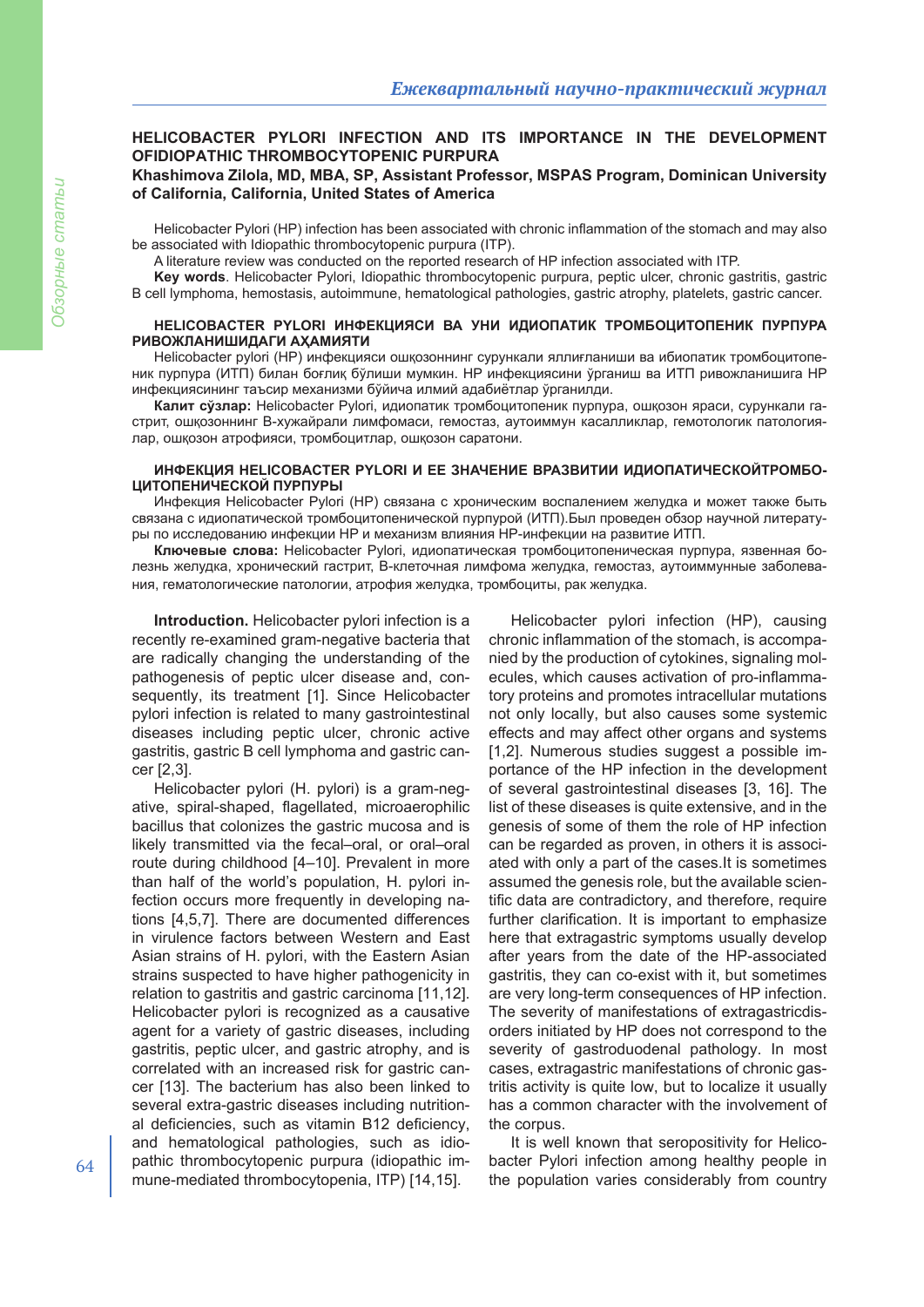to country. This means that the number of people who are carriers of Helicobacter Pylori infection decreased over the past decades in the industrialized countries, and that it increases with age.

According to most studies, on the different series of patients, most of the authors have found a high prevalence of Helicobacter Pylori infection in patients with idiopathic thrombocytopenic purpura. According to the authors, most previous studies involving a fairly large number of patients have been conducted in Italy and Japan. It has been studied that in these countries the prevalence of Helicobacter Pylori infection in healthy population is high (> 70% over the age of 50 years) [5,6], so the prevalence of Helicobacter Pylori infection in patients with idiopathic thrombocytopenic purpura in these countries cannot be given than among the healthy population.

For the first time the assumption of the association between HP infection and ITP infection was made by A. Gasbarrini et al., who reported an increase in the number of platelets in a patient with ITP after HP eradication [19]. Since a report by *Gasbarrini* et al. in 1998, an accumulating body of evidence has proposed a pathophysiological link between ITP and chronic *Helicobacter pylori* (*H. pylori*) infection. Clinical reports have described a spontaneous resolution of ITP symptoms in about 50% of chronic ITP patients following empirical treatment of *H. pylori* infection, but response appears to be geography dependent. Subsequently, this relationship was confirmed by the detection of antibodies to HP and the positive results of respiratory urease test in 70-85% of patients with ITP [8]. G. Emilia et al. [9] showed a 50% efficiency of HP eradication treatment of patients withITP. After successful eradication of HP, most patients show a significant decrease in the level of anti-platelet antibodies (AT-IgG).In the paper T. Ando et al. [10], the platelet count was normalized, after successful eradication was achieved in 67% of patients, while without HP eradication therapy none of the patients has improvement. It is important that the effect of eradication therapy has a long-term nature and is accompanied by a further increase of the number of platelets to the rules after the end of treatment, and it is saved for at least 2 years and does not require any further treatment. T. Ando et al. [22]

compared the features of the HP strains in patients with peptic ulcer and non-ulcer dyspepsia and in patients with ITP, and found no significant difference in the detection rate of the main factors of HP pathogens such as CagA, VacA, iceA and hpyIIIR/hrgA. However, they noted the same type of chronic nature of HP-associated gastritis in all patients with ITP, which is characterized by predominant involvement of the gastric body and inflammation activity was similar to that of patients with gastric ulcer.

The mechanism of HP infection influence on the development of ITP is not completely clear. Some authors show the direct effect of HP on platelet function, particularly M. Byrne et al. [23]. He showed that HP is able to bind von Willebrand factor and interact with glycoprotein Ib, inducing platelet aggregation. However, given that the other categories of patients (with peptic ulcer disease, chronic gastritis), platelet count before and after eradication does not change, therefore it is unlikely we are talking about the direct influence of HP on platelets. Most likely, HP induces the formation of antiplatelet autoantibodies by chronic immunologic stimuli arising from chronic inflammation or with HP some antigenic similarity and platelets in a certain category of patients. However, not only NO, but a variety of viral infections may be cause of ITP, including Epstein-Barr virus (EBV). However, in this case ITP usually has an acute rather than a chronic condition [24]. Perhaps the coexistence of two chronic infections (HP + EBV) may be more likely to be realized in the chronic ITP in genetically predisposed subjects. T. Suzuki et al. found that the genotype of TGF-b (G / G or G / A) may predispose to an increase in platelet count after eradication of HP [25,26].

**Conclusion.** Describing the reasons for ITP as a whole, we can conclude that HP infection is a factor of development in some patients with ITP. Therefore, probably, ITP can be divided into 2 categories: HP-associated and independent. All patients with ITP should be evaluated for HP (serologically or by using breath test), and upon detection of HP its eradication should be considered as the first stage of treatment. If the effect of the eradication is positive the further treatment of ITP is not required. In cases the absence of effect it is advisable to appoint pathogenic therapy of ITP.

#### **References.**

1. Gasbarini A, Franceshi F. Autoimmune diseases and Helicobacter pylori infection. Biomed pharmacotheraphy 1999; 53:223-6

2. Tsang KW, LamSK. Helicobacter pylori and extra-digestive diseases. J Gastroenterol Hepatol 1999; 14:844- 50.

3. Parsonnet J, HansenS, RodrigesI, GelbAB, WarnkeRa, JellumE, et.al. Helicobacter pylori infection and gastric lymphoma. N Engl J Med1994; 330:1267-71

4. Frydman GH, Davis N, Beck PL, Fox JG. Helicobacter pylori Eradication in Patients with Immune Throm-